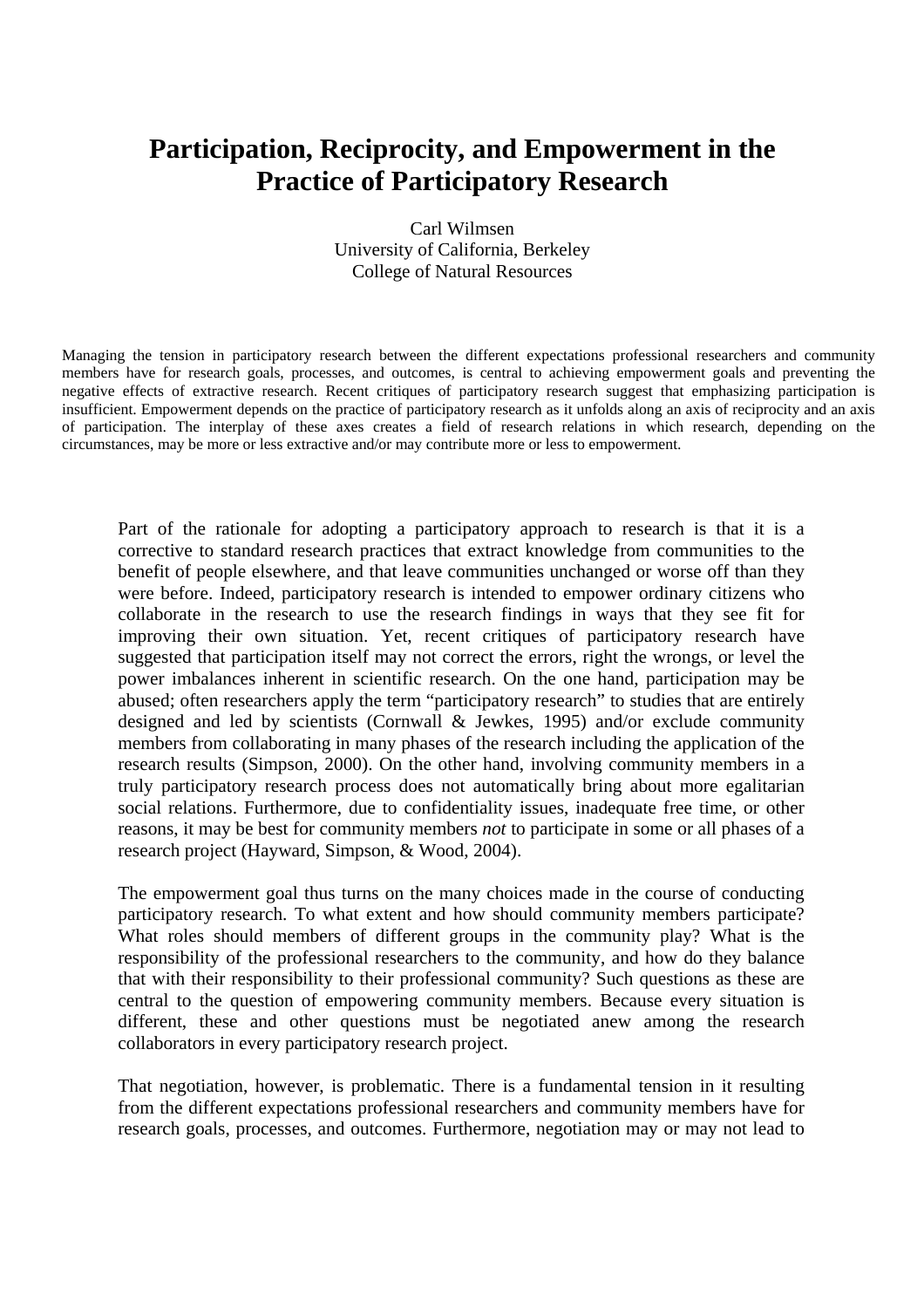empowerment regardless of the degree of participation. If that is the case, what determines whether research is extractive or empowering?

The answer to this question may very well lie in how the fundamental tension between differing expectations in PR is addressed. Although the amount, type, and quality of community members' participation in the research process is important (Cornwall & Jewkes, 1995; Park, 1993), recent critiques of participation and participatory research suggest that emphasizing participation may not be enough. It may be that developing relationships of reciprocity between community members and professional researchers is as important as participation.

#### **Tension in research**

The tension in participatory research between the desire of researchers to contribute to theory and the desire of community members to solve their practical problems may contribute to research being extractive even when it is participatory. Participatory researchers try to produce knowledge that is "owned" by the community, but at the same time make claims on that knowledge through the process of theorizing. To build theory, researchers seek to explore alternative explanations for the situation under study beyond those that address the immediate interests and goals of community members. Community members may thus loose interest in theorizing. Moreover, such theorizing may even be counterproductive to their efforts in the long run.

Researchers claim the status of being the producers of theory. This brings the knowledge produced through participatory research into the purview of the university – which claims to be the preeminent institution for the production and dissemination of knowledge – and thereby reinforces the uneven relationships of power that constitute research with communities. Petras and Porpora (1993) have summarized this situation neatly: "Our traditional identity as academic sociologists represents a call to the development of disciplinary theory, methods and substance. Thus our research is primarily oriented toward the academy, where our findings are evaluated as a contribution to the intellectual community of which we are a part" (p. 120). They suggest that in asking academics to surrender the research agenda to communities, emancipatory forms of participatory research ask them to redefine who they are. They argue that "these forms of participatory research, therefore, create a tension between theory and practice that, for such research to be feasible, needs to be resolved" (p. 121).

It is in the routine academic practices of theorizing and publication within participatory research that the danger of conducting extractive research arises. Without adequate attention to the expectations, interests, and concerns of the non-scientists involved in the research, participatory research could end up committing the same transgressions of which conventional research is often accused: the research extracts knowledge from the community to the benefit of the researcher(s) and/or other entities external to the community, and the community is left unchanged or worse off than it was before.

How can we balance the expectations, interests, and concerns of community members with those of professional researchers? Can we hold extraction and empowerment in some kind of creative tension? As in all realms of life, doing so requires negotiation among the parties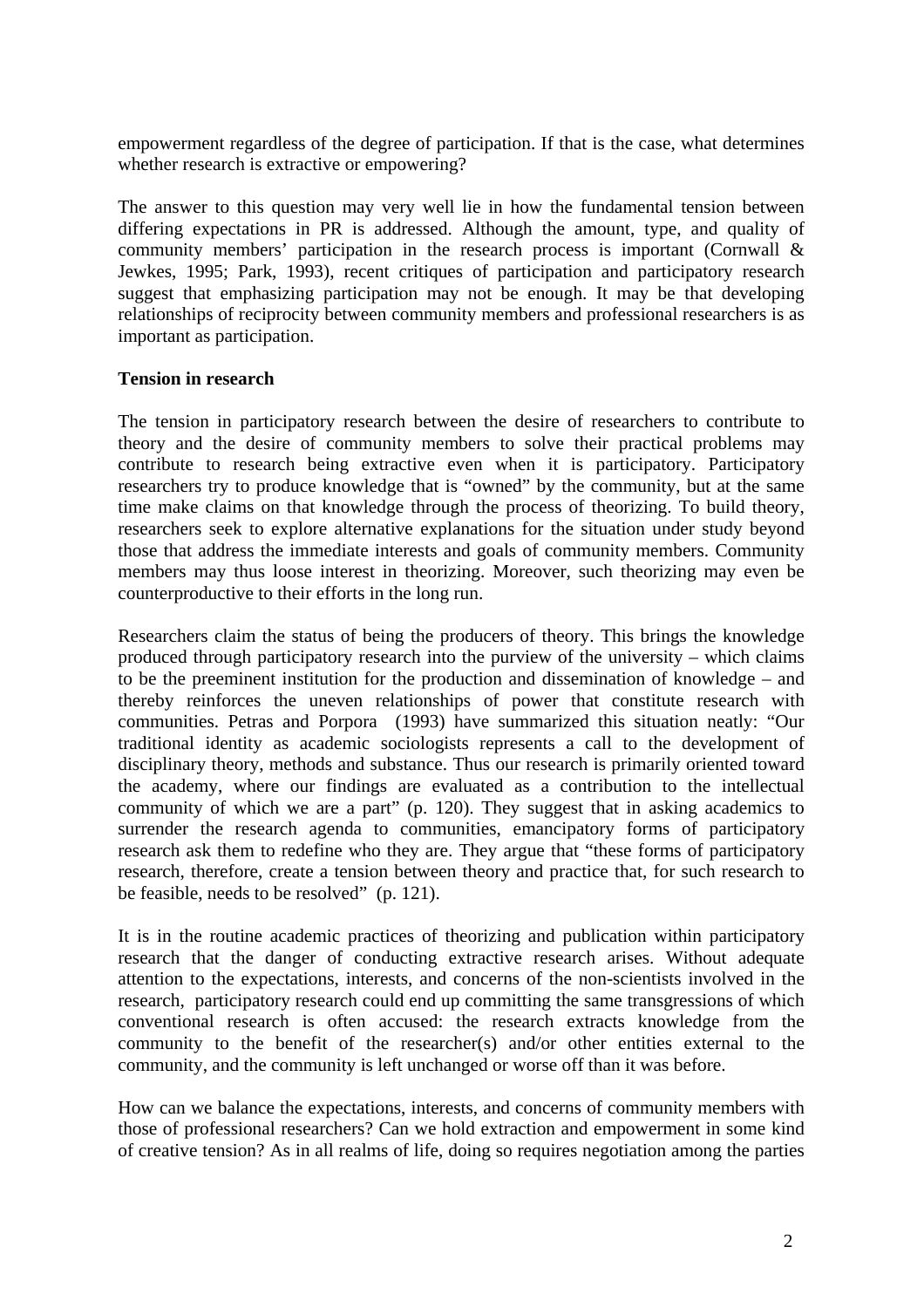involved. Successful negotiation, in turn, requires relationship building, trust, and mutual respect. In short, relationships of reciprocity are central to mediating the tensions inherent in participatory research.

This suggests that, empowerment depends on the practice of participatory research as it unfolds along two axes: an axis of reciprocity and an axis of participation. The interplay of reciprocity and participation creates a field of research relations in which research, depending on the circumstances, may be more or less extractive and/or may contribute more or less to empowerment.

#### **Axes of reciprocity and participation**

This dynamic is illustrated graphically in figure 1. At one extreme, the axis of reciprocity includes a one-way flow of benefits and information from the community to the researcher. At the other extreme there is a mutual exchange of information, assistance, and benefits. Oakley's notion of reciprocity in interviewing falls in between these two extremes. Arguing that interviewers cannot hope to elicit in-depth answers to their questions without investing their own identity in the relationship with the interviewee, Oakley (1981) argues that mutual learning between the interviewer and interviewee occurs when the interview is a reciprocal exchange of information.

Reciprocity can be extended to include other types of exchange. Moving toward the "more developed reciprocity" end of the axis, the researcher can "give back" to the community in a number of ways. Giving back may entail documenting meetings, writing about issues and making special presentations to inform the broader public about problems and issues, teaching technical skills, or otherwise contributing to the community's efforts to achieve sought after social change. Petras and Porpora (1993, p. 112) refer to this kind of reciprocal exchange as a "parallel process" in which the researcher and community members "pursue their parallel objectives independently while engaging in a mutually beneficial exchange."

Moving even further toward more developed relationships of reciprocity entails a mutual exchange of knowledge, tools, techniques, and labor between community members and researchers. The professional researcher brings theoretical knowledge and specialized skills and puts them at the service of the community. Community members bring their own specialized knowledge and skills to apply to the development of new knowledge and the advancement of theory. As Eduardo Almeida and Maria Eugenia Sanchez have argued, the task is for the poor and the professional researchers to co-create the conditions that allow the former to speak and theorize on their own (cited in Petras & Porpora, 1993).

The axis of participation represented in figure 1 conforms to previously published typologies of participation which are usually presented as a continuum between community control on one extreme and manipulation of public involvement by authorities on the other (Arnstein, 1969; Pretty, 1995; Wallerstein & Duran, 2003). Levels in between these extremes include situations in which people participate by being consulted or answering questions, by contributing material resources (labor in exchange for food, cash, or other material rewards; or land for experimentation), by serving on advisory committees, and by collecting data and sharing in joint analysis.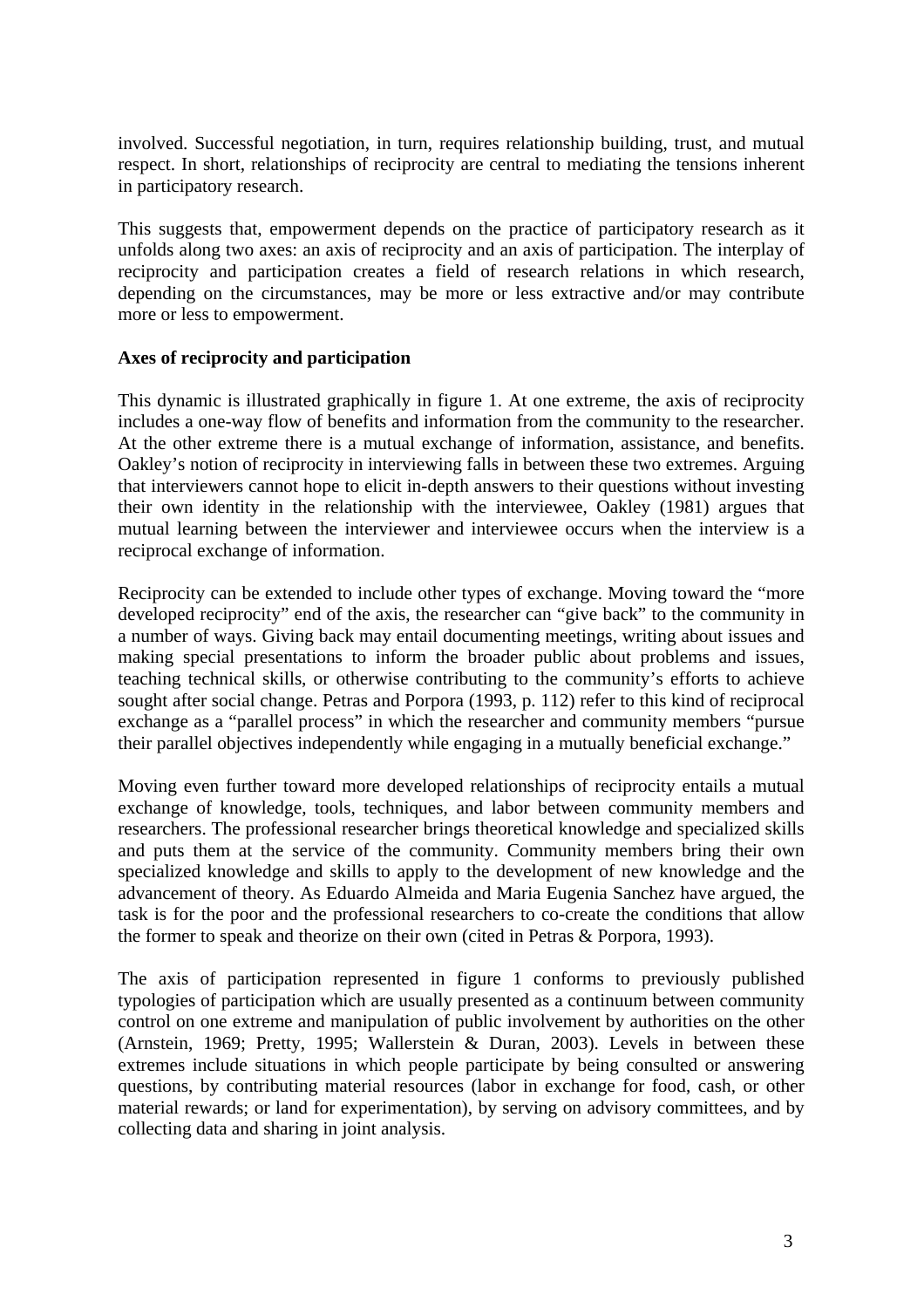Presenting typologies of participation in this way is helpful because it demonstrates that there are different forms of participation, abuses that may occur, and different motives for and goals in adopting a participatory approach. When presented alone as they usually are, without representing the role of reciprocity, these typologies have two major disadvantages. First, they imply that higher levels of participation will lead readily to empowerment, and that low levels of participation will inevitably lead to extraction or abuse. They do not account for research in which empowerment may be achieved even with low levels of participation, or in which it may not be achieved despite high levels of participation. Second, they do not account for the common use of conventional field research techniques in participatory research, nor for the contributions such techniques can make in the pursuit of empowerment.



**Figure 1: The field of research relations** 

Recent critiques of participation have shown that higher levels of participation do not necessarily correspond with empowerment or even the accomplishment of other goals, such as incorporating local knowledge, in participatory research. On the other hand, participation can contribute to accomplishing these goals and there are many examples of it doing so. Participation alone will clearly not lead unequivocally to empowerment of community members or to more robust research findings.

If that is the case, what is the difference between participatory research projects that contribute to empowerment, and those that fall short of the goal in one or more ways? Projects that are most successful in empowering community members in some way seem to be those with the most highly developed relationships of reciprocity. One could argue that existing typologies of participation capture this relationship because reciprocity is implicit in their descriptions of higher levels of participation, and because achieving this level of participation is predicated on well-developed relationships of reciprocity. I would argue,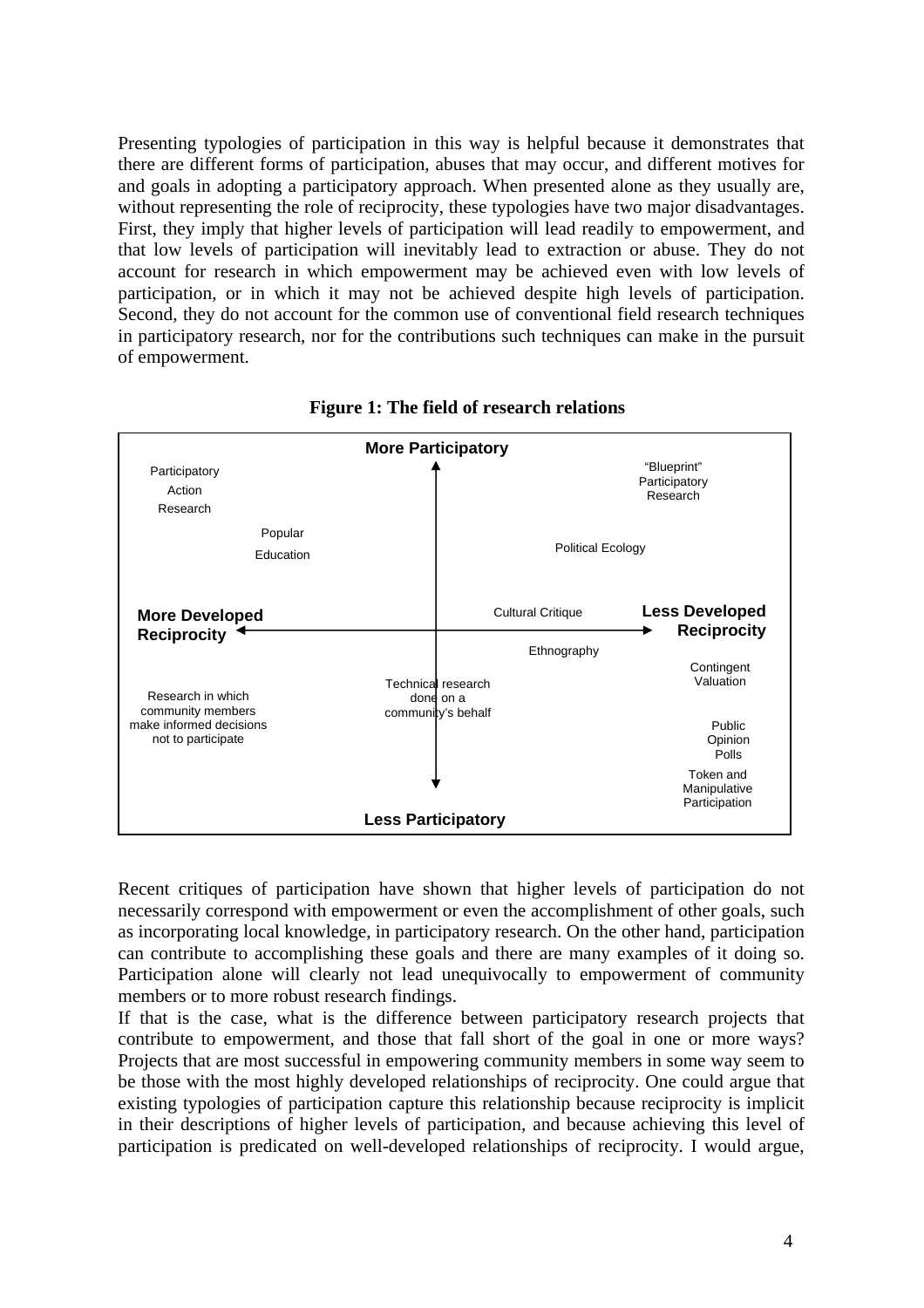however, that it is necessary to separate participation and reciprocity analytically because of the tendency to conflate participation and empowerment, because of the tendency to use "blueprint" approaches to participation, and because empowerment may be achieved by research that is not participatory.

Research with high levels of participation and well developed relationships of reciprocity fall in the upper left area of the diagram in figure 1. The ideals of popular education and participatory action research<sup>1</sup> involve mutual learning between teachers and students in the former, and scientists and lay research collaborators in the latter, in which all knowledge systems are respected and the participants in the process reach some collective understanding of the situation under study. Through this process, students or community members "own" the research, and acquire knowledge and skills that enable them to take action and/or apply research results to change their social situation (living, work, recreation) in ways that they wish. While this ideal is sometimes reached in actual practice, the great variety of research actually being conducted includes varying combinations of participation and reciprocity. Popular education may, for example, involve academics or activists leading communities in the direction of social change that they, not the community members, feel is needed.

Manipulation and token participation lie on the opposite side of the field in the lower right hand corner of figure 1. In manipulative participation, community members are put on advisory boards, invited to meetings, or involved in research experiments for the express purpose of educating them and eliciting their cooperation in testing hypotheses about activities or policies to which the researcher is already committed. For example, cooperative extension service researchers may involve farmers in research on particular fertilizers, pesticides, or cultivation practices to "educate" and encourage the farmers to begin using them regularly. Similarly, research on certification of sustainable forest management practices may be used more to persuade landowners to seek certification than to investigate its benefits and limitations.

Tokenism occurs when researchers seek input from community members, but maintain strict control over research design, data collection and analysis, and dissemination of the results. Manipulation and tokenism constitute abuses of participatory research. The benefits of participation may be promised community members, but the research ends up extracting knowledge from the community and empowerment does not occur (Simpson, 2000).

While some research projects may be easily identifiable as abusive, and others may be easily identifiable as empowering, most research, including conventional research, lies somewhere in between these two extremes. "Blueprint" participatory research is that in which community members go through the motions of participating in various stages of the research, but the research agenda is scientist driven or otherwise does not incorporate community interests and goals. In such cases, participation is at moderate to high levels, but reciprocity is less developed. Research in which community members make informed decisions not to participate entails more developed relations of reciprocity and low levels of participation. Reciprocity is more developed in such cases because the professional researcher and community members have put time and effort into developing a relationship in which the latter can make informed decisions about their involvement in the research.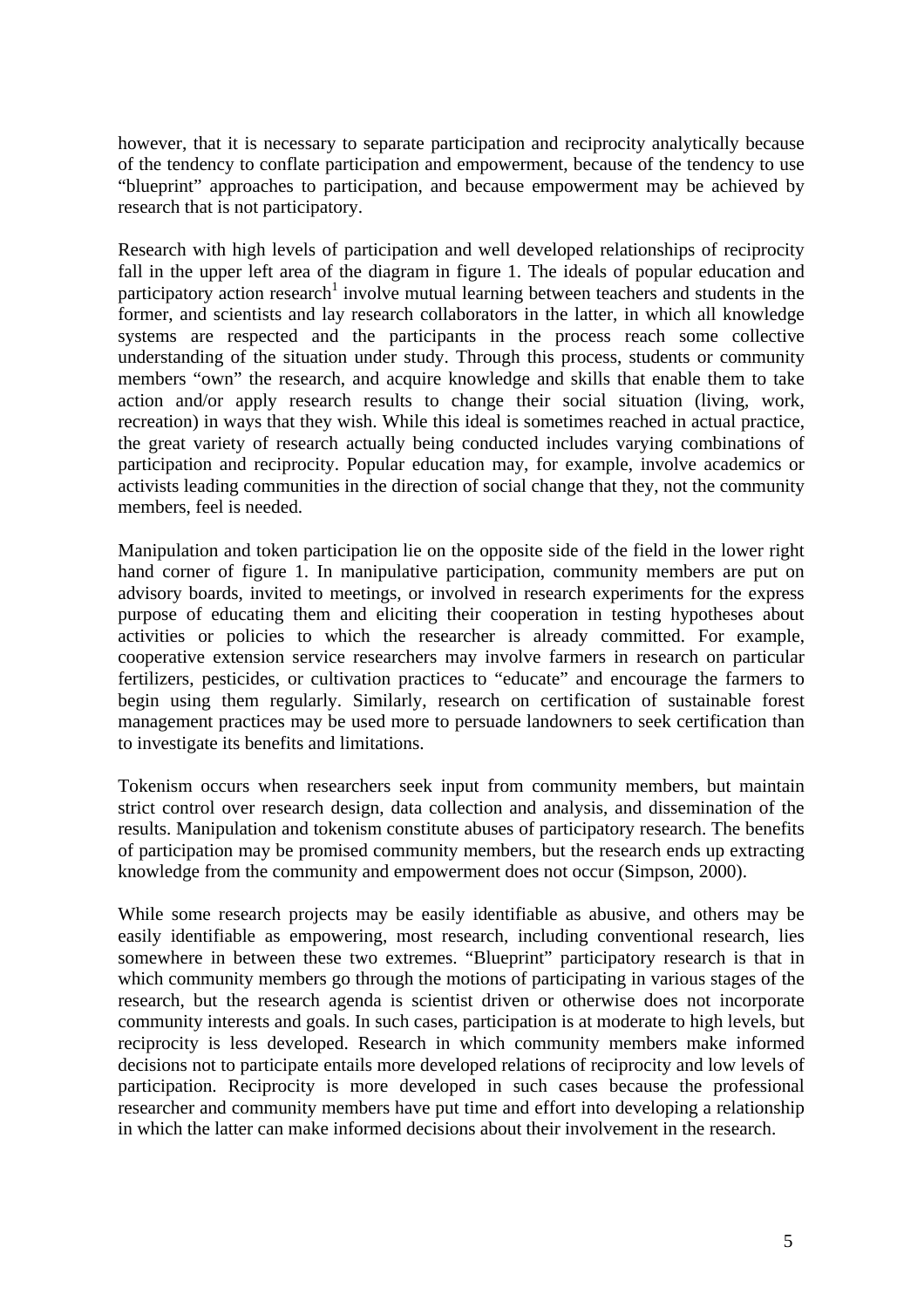Yet, because local circumstances are always unique, locating any project within the field of research relations depends on local context, history, and the ideology of the people involved (Wallerstein & Duran, 2003). The positions of the types of research on the diagram in figure 1 are therefore only rough approximations. Depending on the circumstances, a given project within any one of these types could move along the axes in any direction. In the case of technical work done on a community's behalf, the community members who contract with a researcher to study a problem of interest to them may be involved to greater or lesser degrees in the design of the research. They may, for example, contribute to decisions about which data collection techniques would be appropriate as well as help develop lines of questioning. This would move the project closer to the more participatory end of the axis of participation. In addition, the relationship between the researcher and community members could entail more developed relationships of reciprocity. This is the case for political ecology, cultural critique in anthropology, and ethnography. Depending on the circumstances and the researcher(s) involved, any given project within these theoretical and methodological traditions could be more or less participatory, and could have greater or lesser developed relationships of reciprocity. Typically, however, research done in these traditions has been conducted more according to the protocols of conventional social science, and ethnography in particular has been criticized for not empowering community members (Biolsi & Zimmerman, 1997; Trinh, 1989)

To be sure, researchers within these traditions, particularly political ecology and cultural critique, have been sympathetic to community issues and needs. Political ecology, for example, seeks to integrate theories of political economy into behavioralist and cultural ecological approaches to the study of human land management systems in an effort to contribute to amelioration of poverty and land degradation in developing countries. Discussed during the last decade in terms of "liberation ecologies," political ecology has attempted to engage poststructuralist theory and the practical struggles of peasant, indigenous, and other communities around the world to reclaim their rights to self determination (Peet & Watts, 1996). Cultural critique in anthropology is similarly predicated on conducting research with emancipatory goals. It involves research that questions power relations, brings them into sharp relief, explores the operation of power, and deconstructs dominant discourses and representations of marginalized people with the purpose of exposing processes of oppression to help end that oppression (Hale, 2006). Yet, these research traditions have typically entailed the use of conventional research methods, and have not explicitly addressed the question of the impact their research has on communities (whether empowering or not). Participation in them typically involves community members providing information through key informant interviews, oral histories, or other qualitative data gathering techniques. In some cases community members may provide advice on some aspects of the research, but the researcher retains ultimate authority over the conduct, lines of questioning, and goals of the inquiry.

Be that as it may, political ecology, cultural critique, and other research taking a conventional approach may have benefits that accrue to community members, and may empower them in certain ways. Krimerman (2001), for example, has pointed out that conventional research has improved treatment for mental patients, has identified practices in industrial production that are exploitative and/or alienating, and has enabled learning disabled persons to read and write. Consider also research on the history of land titles.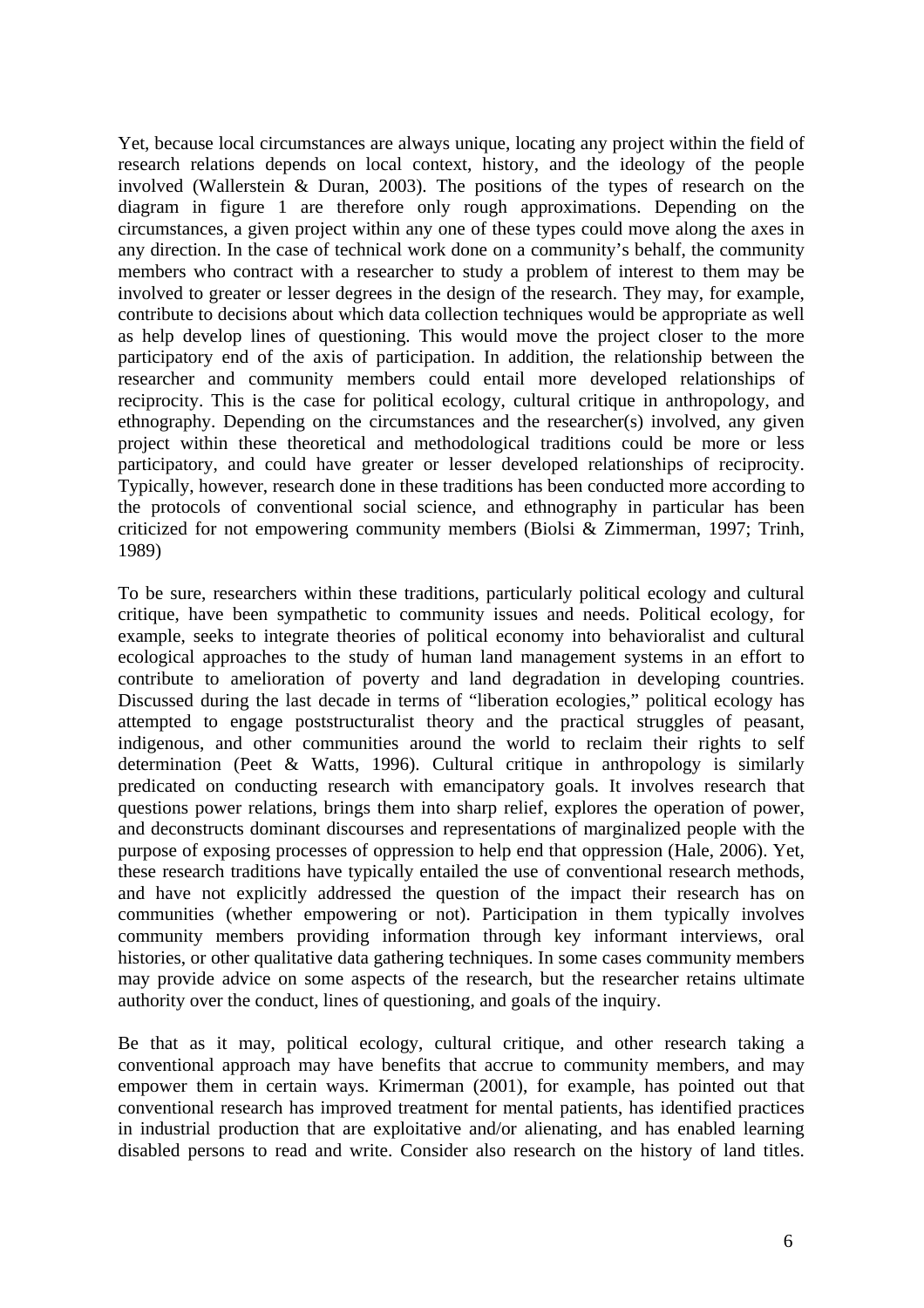Conventional research on this topic may help communities with their land claims, as has occurred with Hispano communities in the state of New Mexico in the United States. In this case, the research was initiated by researchers, and has not been participatory, but is of interest to community members and has contributed to the efforts of Hispano activists to seek redress for the historic loss of communal lands (Ebright, 1994; Gugliotta, 1998; Neary, 2001). Many land grant researchers have some established relationship with community members, and are aware of their concerns, however. Thus, while participation in the actual research may be low, relationships of reciprocity are sufficiently developed to enable researchers to conduct research with benefits that accrue to community members.

#### **Entanglements of empowerment and extraction**

Yet, is such research not also extractive? Does not the researcher use the research results in advancing his or her own career? Even when the research is highly participatory and relationships of reciprocity are highly developed, through the very act of writing the researcher claims the authority to explain. Ideally, theory is co-developed among professional researchers and community members. Yet, even in this process, professional researchers may find it necessary to spend time developing theory alone. As Bradbury and Reason (2003) observe, developing "theory may require iterative cycles of spectatorial distancing of researcher from co-inquirers to theorize and then discuss that theory with those whose experience is its basis" (pages 213-214). There are also situations in which community members are not interested in, or incapable of, theorizing. In her study of the impact of health reform on displaced nurses, for example, Gustafson (2000) found that the laid-off nurses who collaborated in her study were either incapable or uninterested in theorizing.

The relationship between participation, reciprocity, and empowerment is messy, ambiguous, and convoluted. Elements of empowerment and extraction may occur simultaneously in every type of research no matter where it falls in the field of research relations. Researchers, no matter how committed to participatory processes, always want to use research for their own purposes – at a minimum for publications that contribute to current theoretical debates in the academy. Indeed, this is the only way to advance one's career in the current academic system.

On the other hand, extractive research, falling in the area of the field of research relations with less participation and less developed reciprocity, could empower community members or provide benefits to them in some ways. Some people, for example, agree to be interviewed because they recognize that such research is one way of recording and preserving their traditional knowledge. Even old ethnographies are now providing benefits to Native American communities who, in bitter-sweet irony, are turning to them to relearn and revitalize their traditional cultures.

The implication this has for the goals of participatory research is that empowerment and extraction, as two processes through which relationships of power are negotiated, reproduced, and reinforced, are entangled. In a process parallel to the entanglement of domination and resistance (Sharp, Routledge, Philo, & Paddison, 2000), the different expectations of researchers and community members lead to empowerment and extraction occurring simultaneously in participatory research. Although the self-conscious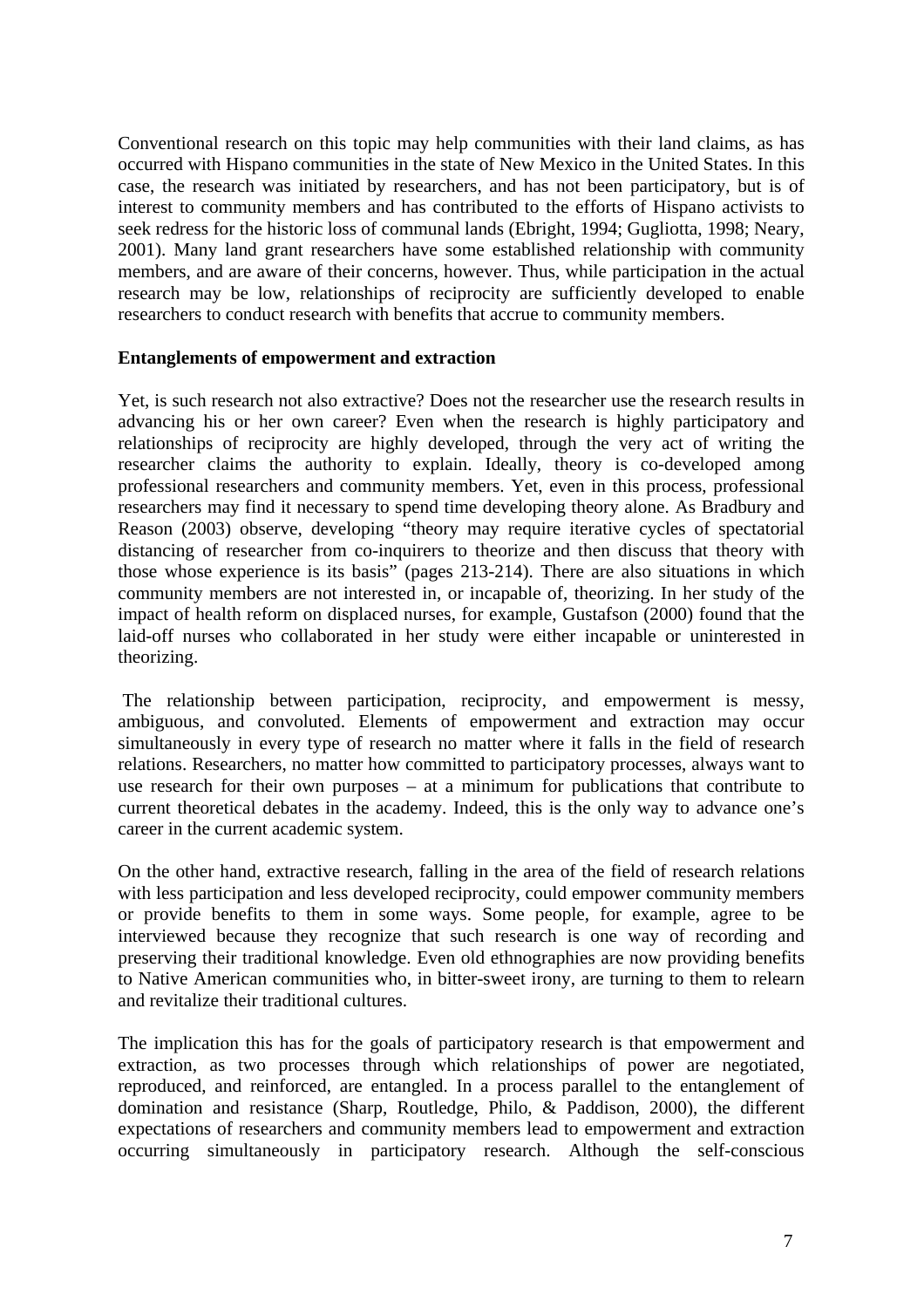examination of power relationships in participatory research is intended to render relationships of power more even, the differing goals of researchers and community members, as supported and abetted by the institutional and socio-economic contexts in which the two groups act, may lead to both empowerment and extraction. These may occur simultaneously, or, as in the case of Native Americans now benefiting from old ethnographies, they may occur at different times, in some cases separated by many years.

Key differences lie in the type and duration of the effects of empowerment and extraction. Empowerment may have temporary benefits for community members. It may, for example lead to greater democratic participation in a development project without democratic principles transferring to other local institutions or lasting beyond the life of the particular project. Schaft and Greenwood (2003), for example, describe how a community in New York fell back on pre-existing local relationships of power after their participatory action research project, which identified important community issues and stimulated some initial action, was completed. On the other hand, empowerment may have lasting effects. Such is the case if research leads to a policy being changed, or to local people being given permanent seats with real power on managing boards as was the case with the Cache Creek Conservancy charged with managing the watershed of Cache Creek in California.

Extraction also may have lasting effects. The case of Native Americans and ethnography again illustrates the point. The extraction of indigenous knowledge debilitated Native Americans in representing themselves to broader publics. This effect is still being felt even as Native Americans utilize old ethnographies in reclaiming their right to selfrepresentation.

The difference between temporary and lasting effects, and either extraction or empowerment being the dominant effect of research lies in the degree to which community members have control over the research results as well as in the degree to which the research involves the development of skills and confidence that enable community members to continue improving their situation into the future. Developing control, skills, and confidence is as much, and perhaps more, a function of developing relationships of reciprocity as it is of participation. Participation without reciprocity is an empty promise leading ultimately to extractive research and frustration and continued marginalization on the part of community members. Reciprocity, on the other hand, entails a relationship of open communication, trust, mutual respect, and exchange between researchers and community members. In such situations, the research may benefit community members even without their active participation in the process.

#### **Credibility, theory, and empowerment**

This brings us full circle to the question of keeping empowerment and extraction in some kind of creative tension. This tension is inherent in participatory research because of the need to establish credibility, and because of the desire to make comparisons across cases and space. Professional researchers and community members both have an interest in credibility. Communities need good, robust information to support their claims, and/or to inform their efforts to achieve sustainability or increased well being. If they do not have good information, their claims will be discredited and their efforts will fail. Professional researchers have a stake in credibility because of their interest in producing knowledge that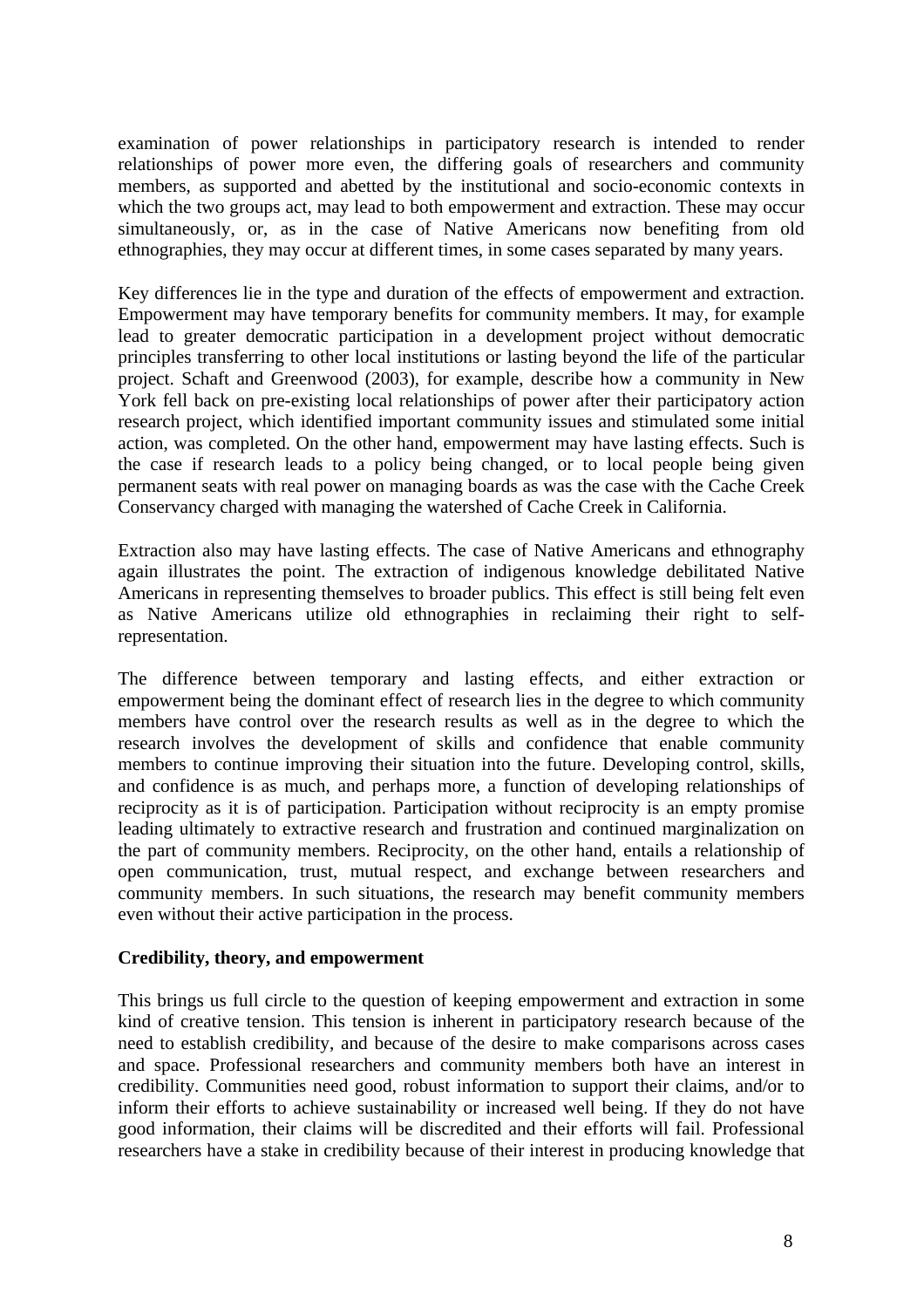has broader applicability than to just the specific situation under study – in other words to contribute to the building of theory.

Establishing credibility and building theory depends on conducting rigorous research. Since the knowledge of scientists and community members both are situated in particular contexts and subject to particular constraints (Haraway, 1991), assessing the information and interpretations they each bring to the research situation is crucial to establishing credibility. The process must embody the principle that scientific, local, and indigenous knowledge are not infallible, but must also embody the principle of democratic inclusion (Krimerman, 2001). An open, inclusive process of analysis means that community members should be prepared for the possibility that the most credible explanation of the situation under study may be an explanation that they do not like (Firehock, 2003). The process is infused with power. Mismanaging the tensions between the different interests of scientists and community members risks, to paraphrase Wylie (2005, p. 65), systematically favoring explanations that reinforce existing social and political inequities as a result of ambiguities in the evidence as well as in alternative interpretations.

Theory building and practical problem solving need not be mutually exclusive. Louise Fortmann (personal communication) describes theory as a flashlight: it is, or should be, a tool for illuminating underlying practices, processes, and interconnections that constitute the root causes of problems. That is to say, it should describe the world well enough to be an adequate explanation in and of itself, *and* so that it can form the basis of addressing the everyday problems that people face. Summing up the relationship between theory and practice, Bradbury and Reason (2003, p. 213) note, "Without theory, practice is impoverished." In contrast to conventional research, in which theorizing is predicated on deliberately holding theory separate from practical problems (Wylie, 2005), participatory research is based on the principle that theory and practical problem solving are interdependent.

### **Conclusion**

To nurture this interdependence, and to prevent the interests of professional researchers from leading to extraction, open communication is required. Early on in the research process the situated interests of all the parties involved need to be identified. Differing expectations, goals, and understandings of each party's role in the research need to be clearly articulated, and differences need to be negotiated. As choices are made about the conduct of the inquiry, it is necessary to consider how the situated interests of everyone involved in the research might affect who is making the choices and the implications the choices have for the community as well as for the credibility of the research results.

Reciprocity is central to negotiating these choices in a way that the interests of the professional researchers and the community members are at lease partially satisfied, so that each realizes some benefits from the research. In the drive to change the extractive tendencies in research such that the distribution of the costs and benefits of research are more egalitarian, what we are really searching for is liberation research. Participation alone will not get us there. Rather we need well developed relationships of reciprocity and strategic use of participation to proactively seek better accounts of the world that are of practical value to marginalized peoples.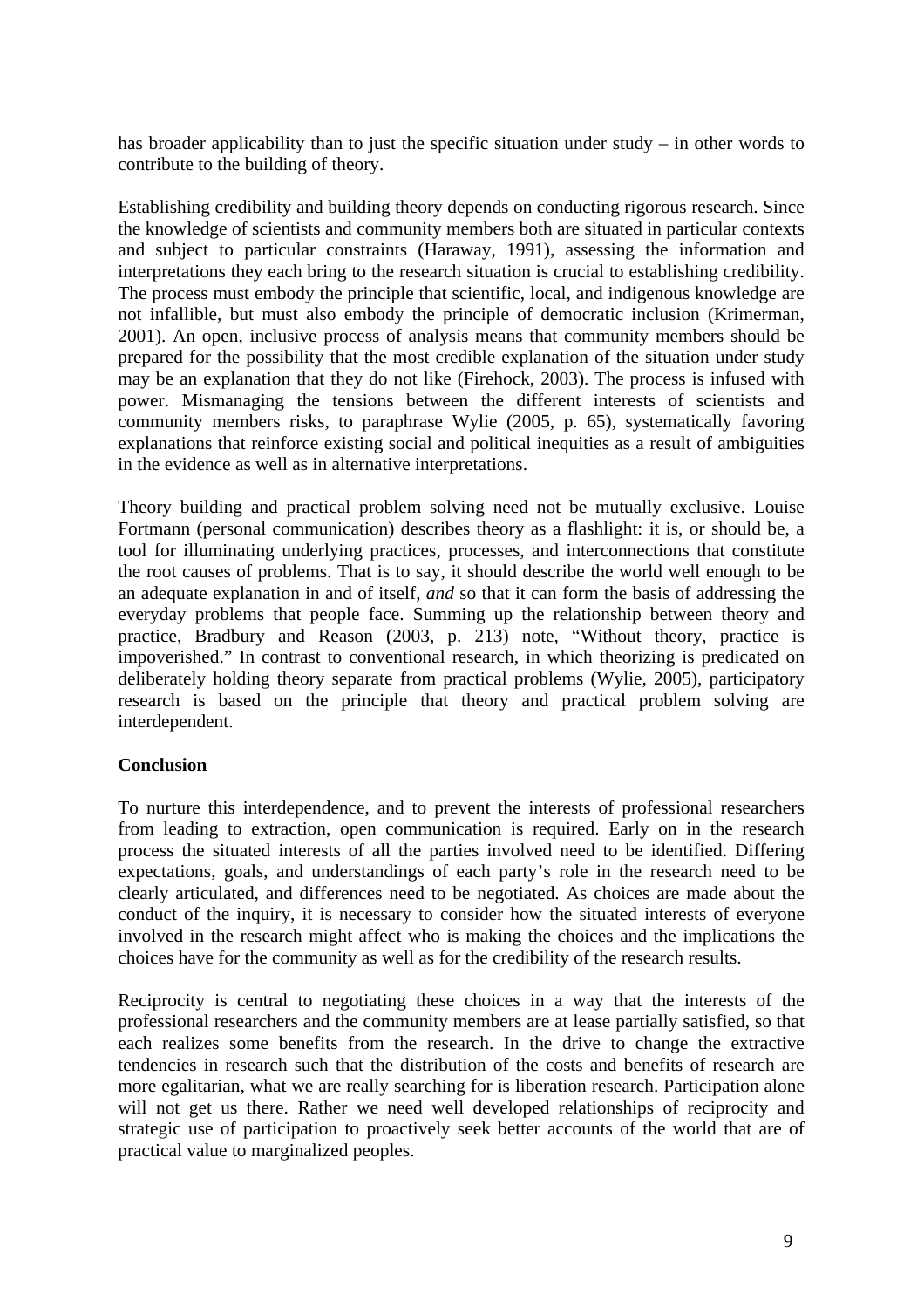## **Acknowledgements**

I am grateful to Louise Fortmann, Seema Arora Jonsson, and Alison Wylie for discussing the ideas in this paper with me and suggesting several key readings. Their insights were invaluable. I am also grateful to Lucy Jarosz for comments on a presentation of an early incarnation of this paper at the 2006 annual meeting of the Association of American Geographers.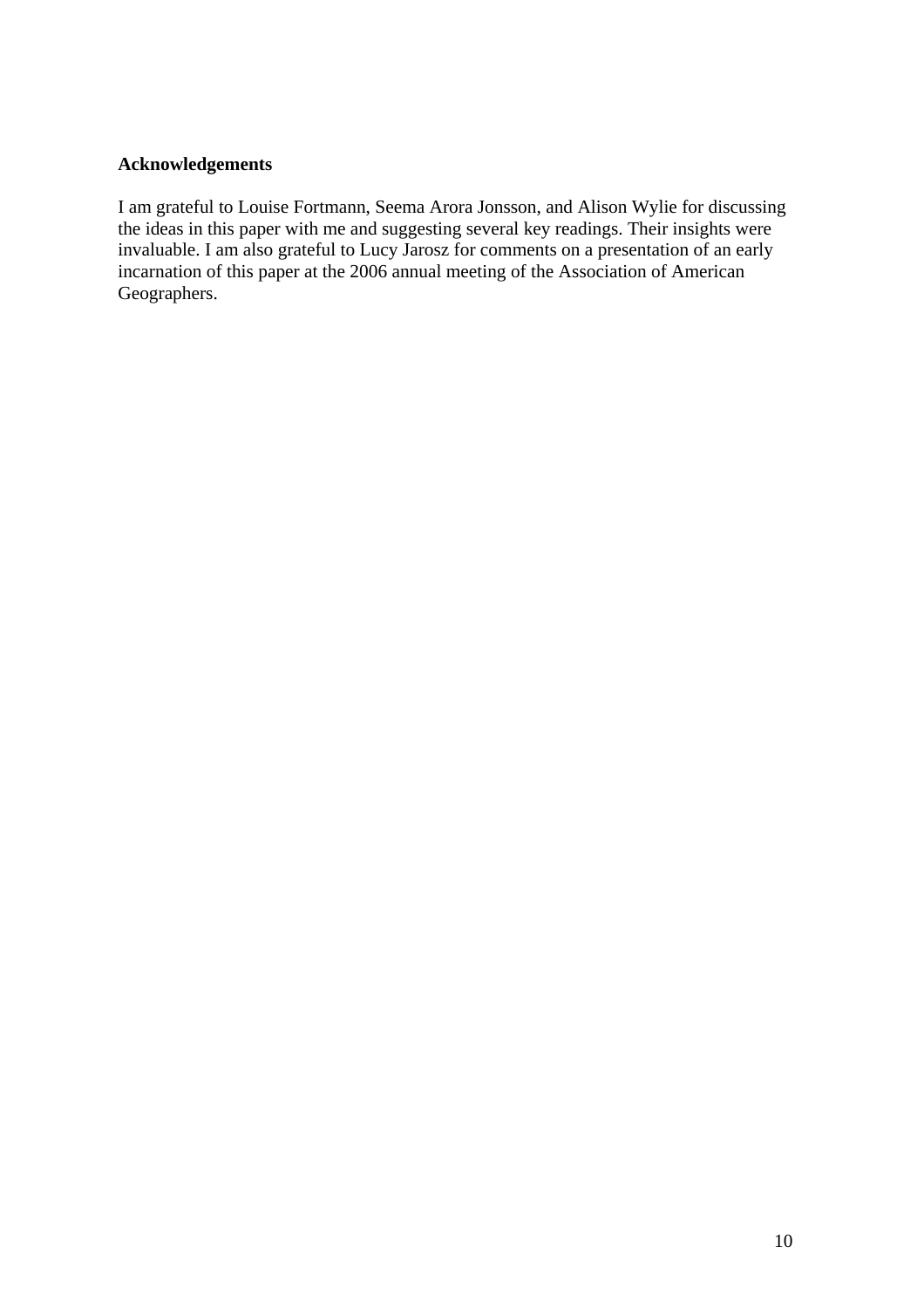#### **Literature Cited**

- Arnstein, S. R. (1969). A Ladder of Citizen Participation. American Institute of Planners Journal, **35,** 216-224.
- Biolsi, T., & Zimmerman, L. J. (1997). Indians and Anthropologists: Vine Deloria Jr. and the Critique of Anthropology. Tucson: University of Arizona Press.
- Bradbury, H., & Reason, P. (2003). Issues and Choice Points for Improving the Quality of Action Research. In M. Minkler, & N. Wallerstein (Eds.), Community-Based Participatory Research for Health, (pp. 201-220). San Francisco: Jossey-Bass.
- Cornwall, A., & Jewkes, R. (1995). What is Participatory Research? Social Science and Medicine, **41,** 1667-1676.
- Ebright, M. (1994). Land Grants and Lawsuits in Northern New Mexico. Albuquerque: University of New Mexico Press.
- Firehock, K. (2003). Protocol and Guidelines for Ethical and Effective Research of Community Based Collaborative Processes. Community Based Collaboratives Research Consortium.
- Gugliotta, G. (1998). Land Bill May Help GOP Reach Hispanic Voters. Washington Post, (pp. A23). Washington, D.C.
- Gustafson, D. L. (2000). Best Laid Plans: Examining Contradictions Between Intent and Outcome in a Feminist, Collaborative Research Project. Qualitative Health Research, **10,** 717-733.
- Hale, C. R. (2006). Activist Research v. Cultural Critique: Indigenous Land Rights and the Contradictions of Politically Engaged Anthropology. Cultural Anthropology, **21,** 96-120.
- Haraway, D. (1991). Situated Knowledges: The Science Question in Feminism and the Privilege of Partial Perspective. In D. Haraway (Ed.), Simians, Cyborgs, and Women: the Reinvention of Nature, (pp. 183-201). New York: Routledge.
- Hayward, C., Simpson, L., & Wood, L. (2004). Still Left Out in the Cold: Problematising Participatory Research and Development. Sociologia Ruralis, **44,** 95-108.
- Krimerman, L. (2001). Participatory Action Research: Should Social Inquiry Be Conducted Democratically? Philosophy of Social Sciences, **31,** 60-82.
- Neary, B. (2001). Udall seeks new panel to probe land grants. Santa Fe New Mexican, (pp. 1). Santa Fe, New Mexico.
- Oakely, A. (1981). Interviewing women: a contradiction in terms. In H. Roberts (Ed.), Doing Feminist Research, (pp. 30-61). London: Routledge.
- Park, P. (1993). What is Participatory Research? A Theoretical and Methodological Perspective. In P. Park, M. Brydon-Miller, B. Hall, & T. Jackson (Eds.), Voices of Change: Participatory Research in the United States and Canada, (pp. 1-19). Westport, CT: Bergin and Garvey.
- Peet, R., & Watts, M. (1996). Liberation Ecologies: Environment, development, social movements. London: Routledge.
- Petras, E. M., & Porpora, D. V. (1993). Participatory Research: Three Models and an Analysis. The American Sociologist, **24,** 107-126.
- Pretty, J. N. (1995). Participatory Learning for Sustainable Agriculture. World Development, **23,** 1247-1263.
- Schafft, K. A., & Greenwood, D. J. (2003). Promises and Dilemmas of Participation: Action Research, Search Conference Methodology, and Community Development. Journal of the Community Development Society, **34**.